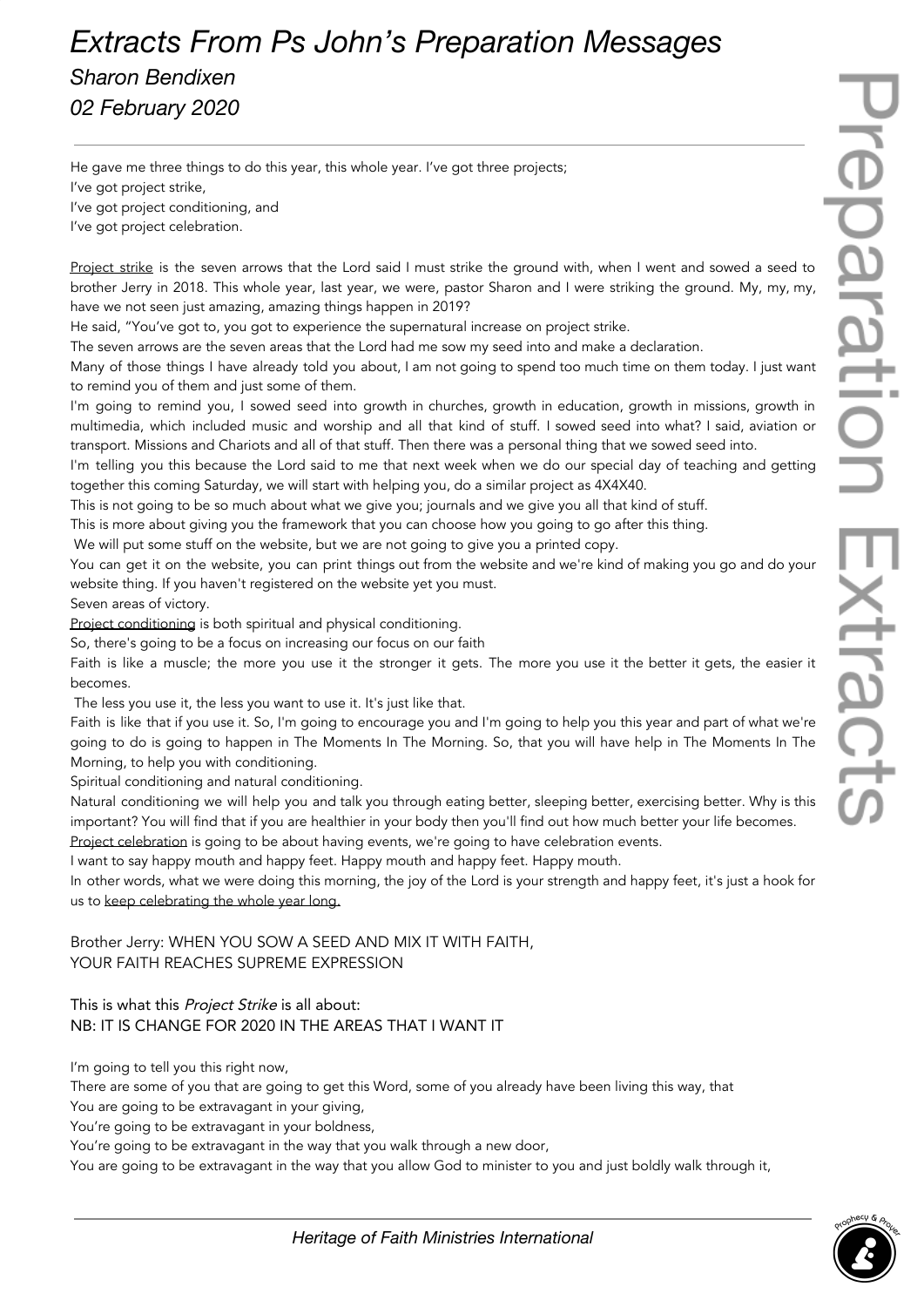In 2020 people are going to watch you run like so far in the spirit, and many of them who are not prepared to do the same thing are going to marvel and wonder at what you are doing; How did you get to that space?

It's a seven-stroke year. This is the year to push. Everybody is saying, "Ja, no, no, no economy, na, na, na." No, this is the year to push in faith, this is the year, this is the year. If you believe in the Word of God; this is the year. "Ah but Pastor John, I've done this and I've done this and I haven't seen the rewards of it and I haven't seen all the benefits." So you can believe in the lies of what you haven't seen or you can believe in what the Word says now and say, "It doesn't matter what didn't happen before I'm going now."

I am using this as a very practical example because you get a Word from God, but then you've got to live out the Word from God. If you just get a Word from God that is right out there and it says; 2020 is going to be a year where there's going to be a New Door opened for you and there is going to be a year where it is going to have supernatural increase - if you just look at that Word just like it is, well, you don't know what necessarily to do next.

Well, this is the way I approach God myself; I say,

"Lord, here's the word. What do I do next? How do I practically live this word in my life?" When I get before God and I say, "Lord, give me some wisdom here," and

He said, "So, John, what did you do?" "Project Strike." He said, "This is where your victory lies. You've got to push this victory now through 2020. You've got to push through this victory. You've got to make ground here like you've never made ground before." "Yes, Sir."

Then He said, I mean this is my conversation with the Lord, "Because of twenty years… I am going to cause a rejoicing and a joy and a celebration to rise up in the people that's going to be part of the victory.

Not just because you are celebrating twenty years, but it's going to elevate the people's praise and joy and peace. You are going to have community and fellowship and it's going to raise people's ability to motivate and inspire each other to great new heights."

Out of familiarity, you can look at this and say, and I've even said this to Pastor Sharon, and I wanted to go into this whole thing of let's do Project Strike books like we did the 4x4x40 manuals, you know. Let's just do stuff like that, and I just felt in my heart, no, not this time. This time we'll put some scriptures, we'll do it differently. …we're going to grow into it, and it's going to become something that is powerful. Hallelujah.

"You can tell the people, that if they will go with these ways of a platform, to get a hold of this word, then I will show them individually things that they can do in their individual lives because they're busy executing. Praise the Lord. Praise the Lord.

## POINT OF CONTACT SEED

I didn't know until maybe ten days ago that Brother Jerry had this Word from God; to have a point of contact. This seed, maybe it's two weeks. What God put in my heart was Project Strike, that's pretty much the same as Point of Contact seed.

When Brother Jerry delivered the Word, God gave him also execution. We are going to tap into both. That's why I said last week, what we are going to do is take a point of contact seed and it's going to be your first seed that you are going to go into Project Strike, where you have seven areas where you want to walk through in your life, where you want God to show up. Where you want to make progress, where you want to change in your life. You are going to sow your seed and Brother Jerry is going to come here, in just over a bit more than two weeks, two and a half weeks, he is going to come here and we are going to give our seed and we're going to get him to lay hands on the seed.

When you bring your point of contact seed, you can't afford to bring your contact seed and say,

"I'm going to bump into Jesus as part of the crowd." This is <sup>a</sup> personal thing, "I have got to touch Jesus. I have got to get the mind of Christ on this. I have got to get the anointing of God on this. I have got to get what He wants me to get on this.

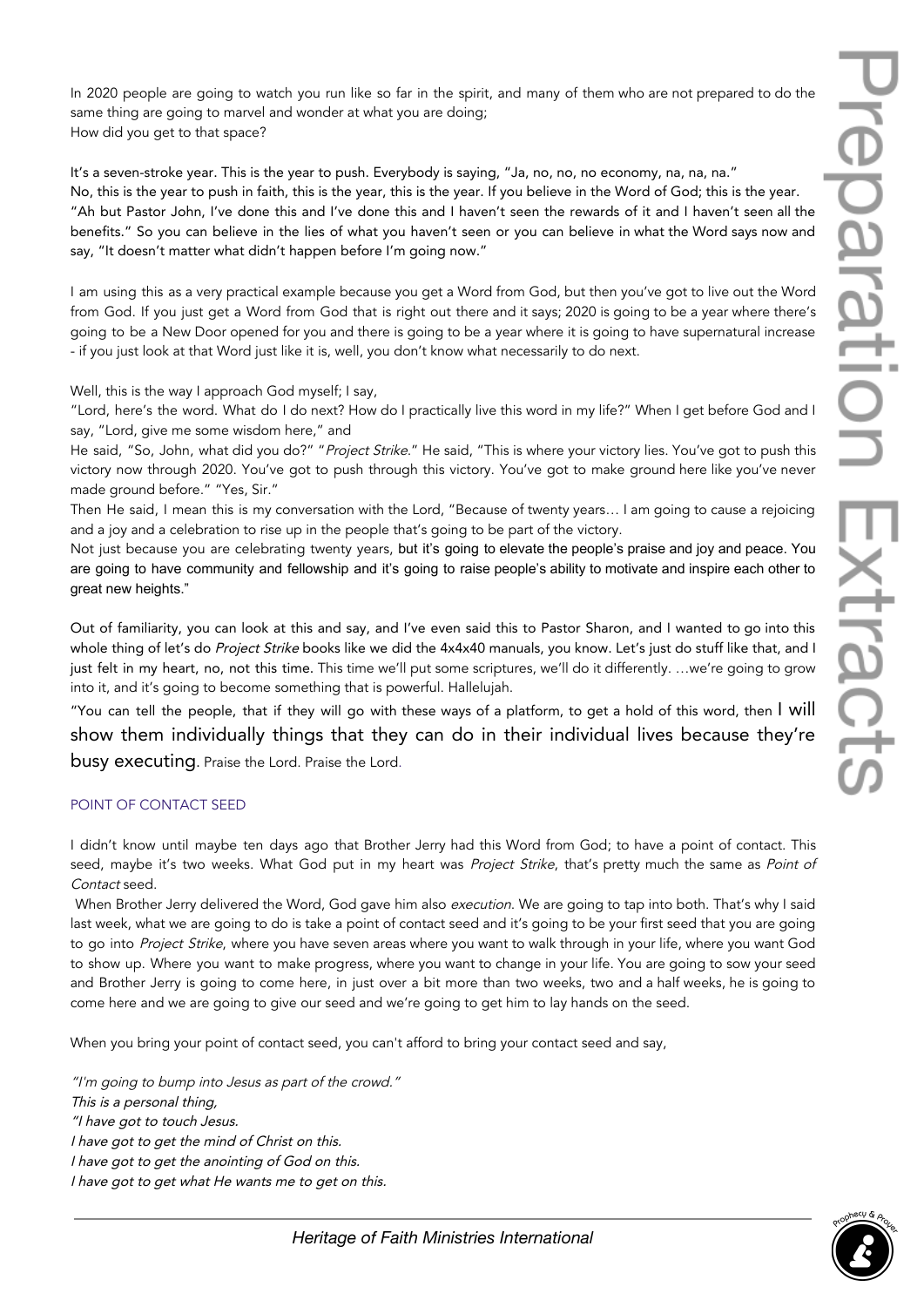I'm going to go touch His garment because I know if I can just get this point of contact, I will be restored and made whole."

Let me tell you, we are right now at a time, if we will take this Word that God has given to us and walk through a New Door and have a belief, for supernatural increase, we can have the greatest results that we've ever had as a people. Not only will He bring us great results now, He will restore and bring it back in such a way, that the years that have been taken away by the locusts and by circumstantial weathering of your soul, weathering of your life, weathering of your finances, God's going to restore it.

I want to say; I am thankful that we have a man, that is a spiritual man that has served God all his life with integrity and he's coming with an increased mantle of the spirit of seeing and knowing on his life and he's coming to visit us and I am tapping into everything that he has got for us and I mean this. I don't care where you have found yourself in the last year, the last two years, the last five years, maybe even in the last ten years. Now is your moment to walk through a New Door. Don't let the devil lie to you that even your own familiarity with your own self, with your own familiarity with your own weaknesses, provide you the excuse to not go forward, because it's the same spirit of familiarity.

I am familiar with myself, I know what myself is, I know what my weaknesses are, I know who I am, I know what I am not capable of doing and what I am capable and therefore that's an excuse to not to go forward.

I want to live with myself, by myself, with all my stuff that I have, for all these years and I've never been able to make progress because I am so familiar with my own self.

You may not be permitted to use that familiarity to not go forward.

I stand before you as a messenger of God. I stand before you, having heard from my spiritual father and I stand before you as someone who hears from God and I say, "The execution of what God has prophesied is - *Project Strike, Project Conditioning* and *Project Celebration*."

I tell you this now, by the Spirit of God, that if you will flow with God about, in this year, you will not recognize yourself when you get to next year. Because God will make up things for you that you couldn't imagine He would make up for you this year, but we have got to get rid of this spirit of familiarity. Hallelujah.

I am wanting you to move past this point, before Brother Jerry comes, where you sit and you think;

I am here because it's my will to be here and I am here because I will give a little bit to God.

I shall give Him a bit of my time, I shall give Him a bit of my talent, I shall give Him a bit of my energy,

I shall give Him what I think is good enough to give Him.

Then He must just deal with me and deal with the rest of my life, because I choose to give Him this little bit.

I am wanting you to move way past that because this is a moment for us, spiritually, all of us. This is a moment for us, that we've got to keep a hold of ourselves and we've got to keep a hold of our faith because God has created a spiritual opportunity for us, that we can get rid of everything in our past and walk into a New Door. We can go into new things and we can have supernatural increase on all of those new things right now, but our choices cannot be our old choices. You cannot come and say; I'll give God what I think I should give Him.

My personal celebration declaration from Ps J's message part 1